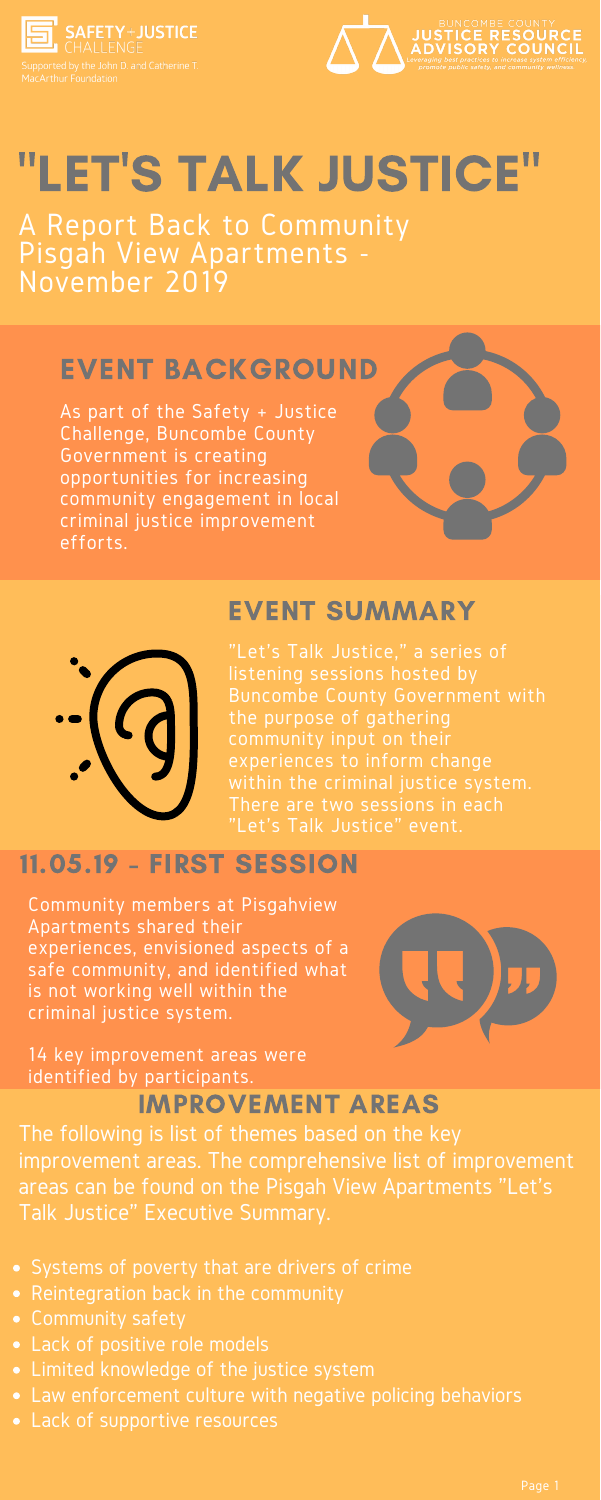

MacArthur Foundation



### 11.19.19 SECOND SESSION

The community members participated in a discussion regarding identified problems from the previous session and processed the contributing causes. Participants narrowed down the 14 items to 3 top priorities.



### TOP 3 PRIORITIES

# "LET'S TALK JUSTICE"

A Report Back to Community Pisgah View Apartments November 2019

FOR MORE INFORMATION VISIT:

buncombecounty.org/SJC

- Police mindset and behaviors
- Lack of job and resources
- Needing more positive role models

## SOLUTIONS

- Better training for law enforcement on racial equity
- Understanding to the communities traumas and triggers (Training on Trauma and Resilience)
- Diversity in law enforcement officers
- Policy changes-prosecute police for criminal police practices The community needs to demand this shift in mindset and behaviors
- Need access to education, diversity in peer support, and resources (mental health support; transportation; internet; job training including not having access to resources)
- Groups within the community to support community building (mentorship programs for youth; investing in



- positive role models that are already in the community)
- Access to legal wealth and employment; earning income legally

### NEXT STEPS

Input received from community at "Let's Talk Justice" is being shared with other members of workgroups and the Buncombe County Justice Resource Advisory Council. These groups include members of local law enforcement, elected officials (e.g. Sheriff, Judges, District Attorney), defense attorneys, and Buncombe County Government leadership.

The information shared at PisgahView will be communicated to other communities in an effort to discuss important changes within the local criminal justice system.

Buncombe County Detention Facility, 12/17/19 & 12/18/19

#### UPCOMING "LET'S TALK JUSTICE" EVENTS: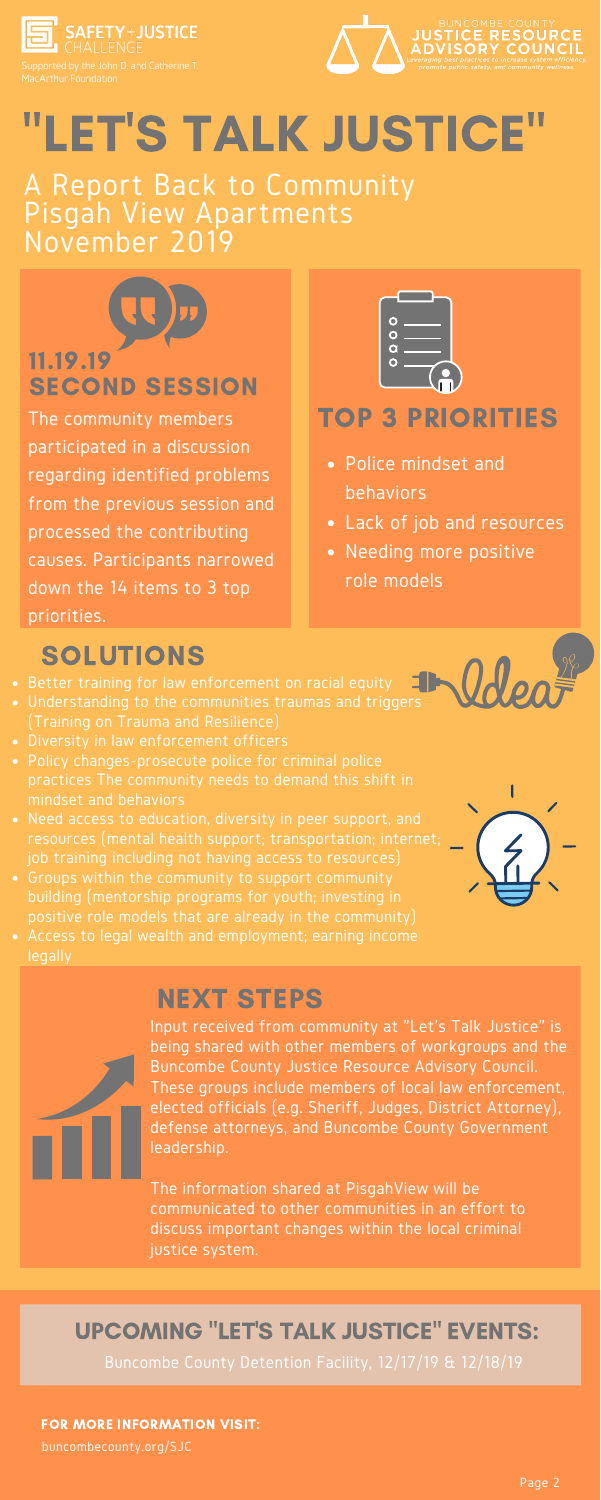



#### **"***Let's Talk Justice***" Listening Session Report Back to Community**

PisgahView Apartments November 5 & 19, 2019

**Introduction:** In September 2019, the Community Engagement Working Group from the Buncombe County Safety and Justice Challenge Grant conducted two "Let's Talk Justice" Listening Sessions at the Pisgahview Community Center. Here is a summary of what we heard and how we plan to carry it forward.

#### **Session I on November 5th Sharing our Experiences, Identifying Visions & Problems:**

The facilitation team gave a brief summary of the Safety and Justice Challenge Grant and the 7 strategies that are in place to work on improving the justice system and reducing the jail population in ways that support equity, justice and community safety.

**Storytelling:** Community residents shared their stories of encounters with the criminal justice system and how it operates.

**Safe Community Envisioning**: Residents shared what they believe makes a community a safe place to live and then identified positive things in the criminal justice system that they currently see occurring.

**Learning and Improving:** Residents then discussed the negative things in the criminal justice system that have kept the community from being safe. They identified aspects of the criminal justice system that are not working well and need to change. This included additional storytelling from personal experiences and observations. The list of identified problems or areas for improvement included the following:

- 1. Systemic Poverty, lack of jobs and resources as a root cause of criminal activity
- 2. Outsiders, non-residents, especially bringing in and using drugs
- 3. Violence, shootings
- 4. Peer pressure, especially on youth
- 5. Lack of understanding of the justice system, example: the point system
- 6. School to prison pipeline and not valuing education
- 7. Police mindset and behaviors (don't give respect, violate rights, "us vs. them" attitudes, armed and ready for conflict)
- 8. Internal problems and politics within the police department that impact our community ("get training, get their act together before they come into the community")
- 9. Lack of mental health support
- 10. Lack of positive role models
- 11. Consequences of being involved in "the system", kids in jail, feeling it is inevitable, stigma that follows jail
- 12. Failure to build together, isolating issues, not policing our own community
- 13. Failure to listen to the concerns of the community
- 14. Challenges of Reentry, especially finding employment, and "coming back into the community" is a challenge

Note: A community member emphasized the importance of addressing all of the problems identified during the Listening Session despite only being able to focus on a few of them within the scope of this Listening Session.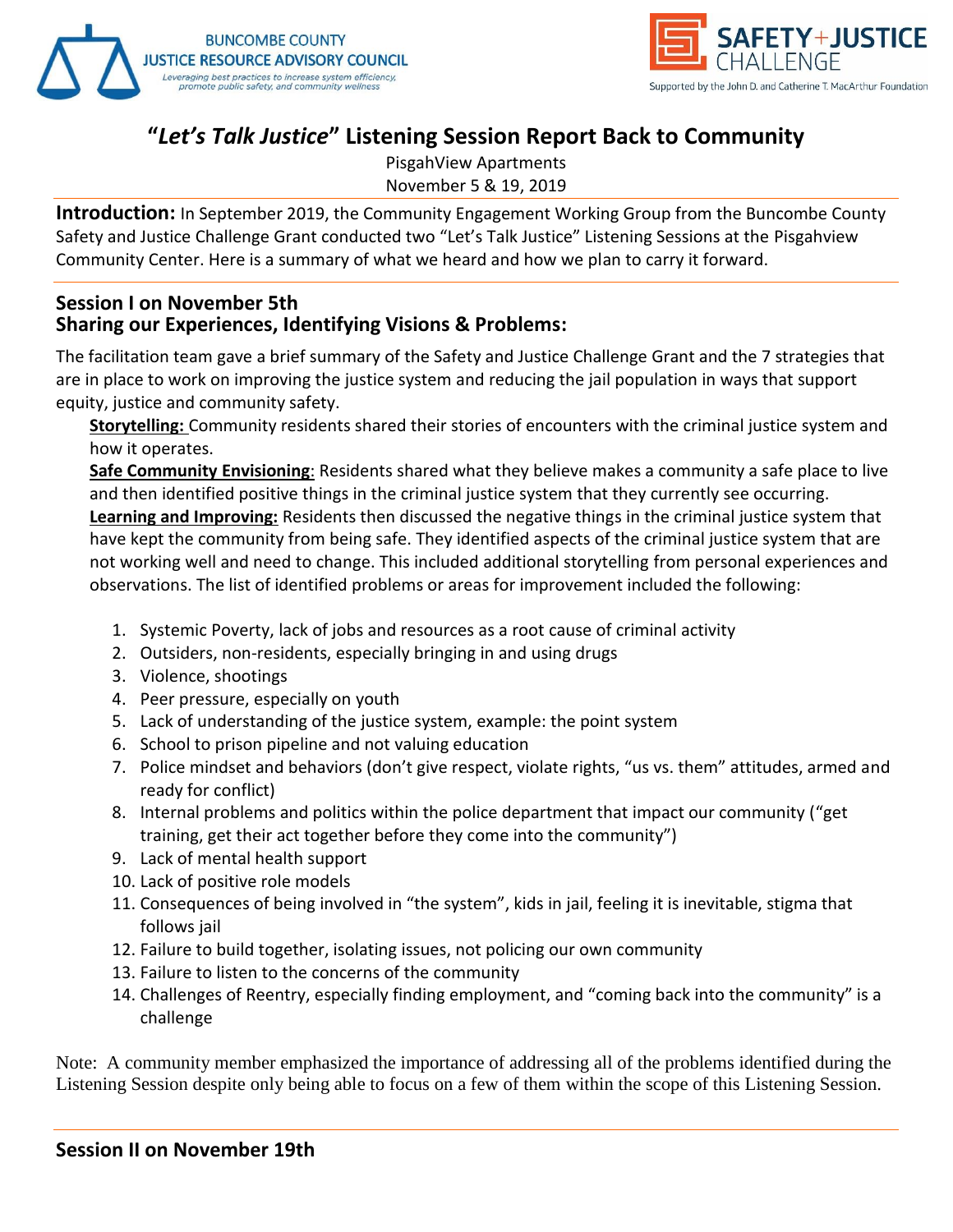



#### **"***Let's Talk Justice***" Listening Session Report Back to Community**

PisgahView Apartments November 5 & 19, 2019

#### **Prioritizing Problems, Generating Solutions, and Prioritizing Critical Solutions for Action:**

The facilitation team reviewed with the community the previous week's session, the Safety and Justice Strategies, and the identified problems that call out for solutions. After discussing the identified problems further, the participants were given an opportunity to "vote" using color stickers for the three highest priority problems to be addressed. The top three priority problems became a basis for deeper exploration for root causes and generating solutions.

Note: The Community members linked all of the fourteen problems identified with the prioritized problems selected.

**Prioritize Problems:** The three identified problems receiving the highest priority from the community were:

- *1. Police Mindset and Behavior\**
- *2. Lack of Jobs and Resources\**
- *3. Lack of positive role models*
- *\*These two were tied with the number of votes*

**Dig Deep for Root Problems:** For each of these three problem areas we kept asking Why? Why? Why? Digging deeper and deeper to discover the root problems that need to be addressed.

**Generate Solutions:** We brainstormed as many solutions as possible for these three top priority problems that had been identified.

**Prioritize Solutions and Rate them for Easy (E) or Hard (H) to implement:** The top three solutions were the following:

- *1. Education and Training of Officers (Racial Equity and Resiliency); need for Policy Changes and better practices within Law Enforcement Departments (Accountability)*
- *2. Education and helping people get jobs:* 
	- *a. Having access to support (resume building, computer/internet access, job coaches, mentors)*
	- *b. Reducing stigma of Criminal Justice involvement among employers*
	- *c. Transportation*
- *3. "Access to legal wealth" - Earning income legally*
	- *a. Positive opportunities for personal and professional growth for adults in the community*
	- *b. Supporting adults in being role models*

**Next Steps:** The information provided by Pisgahview participants is already being communicated to the working groups of the 7 strategies for the Safety and Justice Grant, and the key summaries and recommendations are being sent to the Buncombe County Justice Resource Advisory Council. As additional Listening Sessions of "Let's Talk Justice" are held throughout the county, the Pisgahview information will be added to other communities to reinforce the push for important changes.